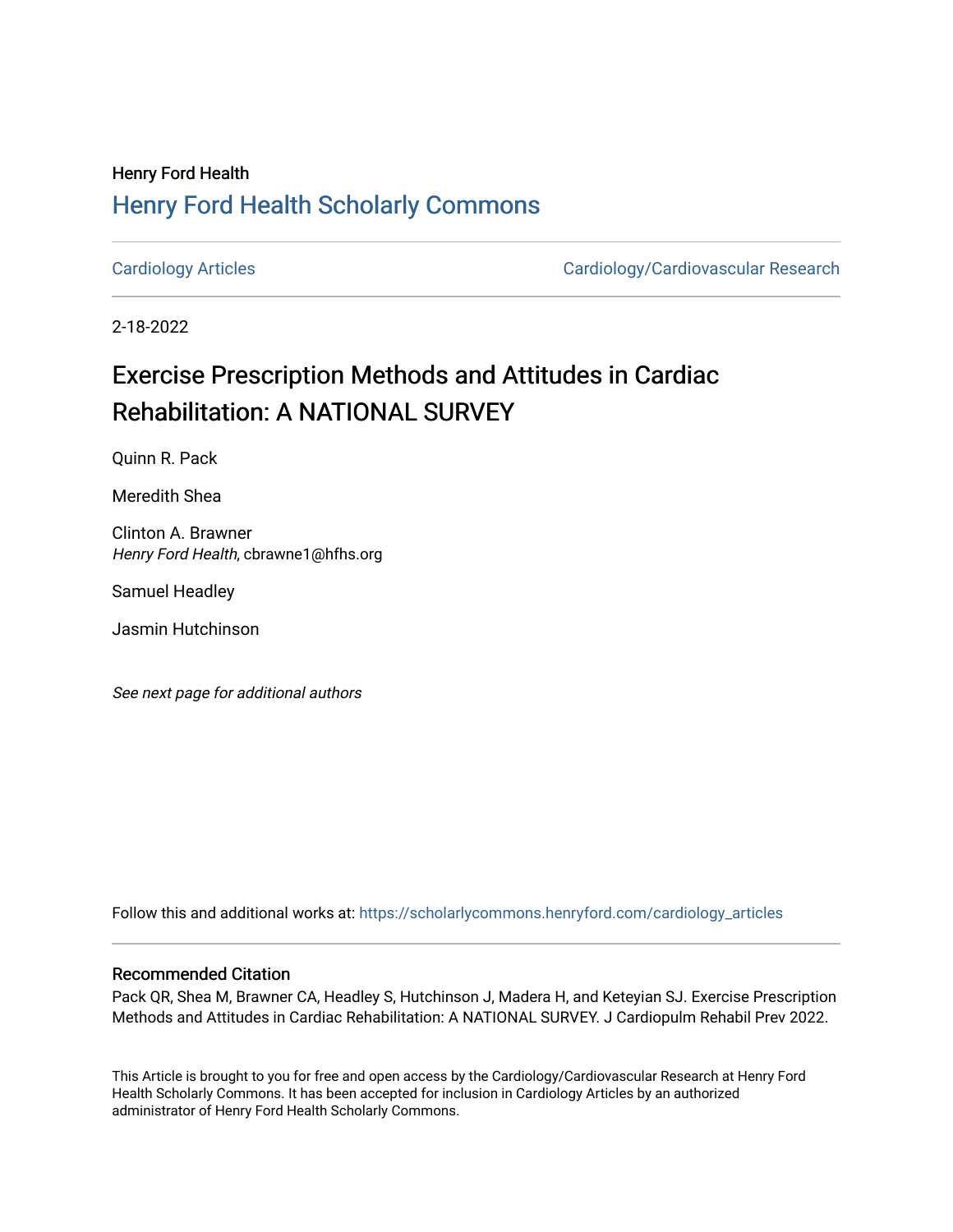# Authors

Quinn R. Pack, Meredith Shea, Clinton A. Brawner, Samuel Headley, Jasmin Hutchinson, Hayden Madera, and Steven J. Keteyian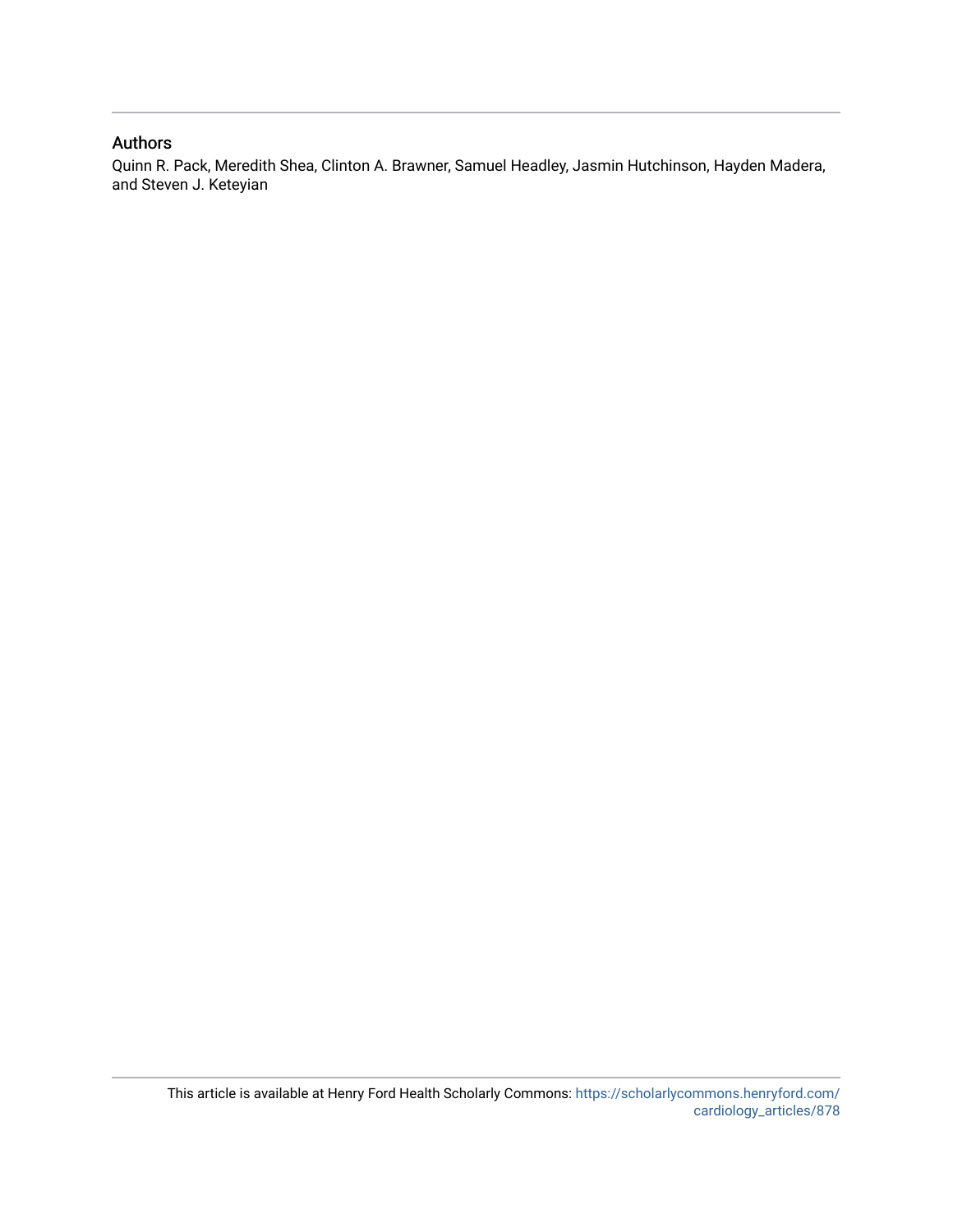# **Exercise Prescription Methods and Attitudes in Cardiac Rehabilitation**

# **A NATIONAL SURVEY**

Quinn R. Pack, MD, MSc; Meredith Shea, PhD; Clinton A. Brawner, PhD; Samuel Headley, PhD; Jasmin Hutchinson, PhD; Hayden Madera, MS; Steven J. Keteyian, PhD

**Purpose:** High-quality exercise training improves outcomes in cardiac rehabilitation (CR), but little is known about how most programs prescribe exercise. Thus, the aim was to describe how current CR programs prescribe exercise.

**Methods:** We conducted a 33-item anonymous survey of CR program directors registered with the American Association of Cardiovascular and Pulmonary Rehabilitation. We assessed the time, mode, and intensity of exercise prescribed, as well as attitudes about maximal exercise testing and exercise prescription. Results were summarized using descriptive statistics. Open-ended responses were coded and quantitated thematically. **Results:** Of 1470 program directors, 246 (16.7%) completed the survey. In a typical session of CR, a median of 5, 35, 10, and 5 min was spent on warm-up, aerobic exercise, resistance training, and cooldown, respectively. The primary aerobic modality was the treadmill (55%) or seated dual-action step machine (40%). Maximal exercise testing and high-intensity interval training (HIIT) were infrequently reported (17 and 8% of patients, respectively). The most common method to prescribe exercise intensity was ratings of perceived exertion followed by resting heart rate +20-30 bpm, although 55 unique formulas for establishing a target heart rate or range (THRR) were reported. Moreover, variation in exercise prescription between staff members in the same program was reported in 40% of programs. Program directors reported both strongly favorable and unfavorable opinions toward maximal exercise testing, HIIT, and use of THRR.

**Conclusions:** Cardiac rehabilitation program directors reported generally consistent exercise time and modes, but widely divergent methods and opinions toward prescribing exercise intensity. Our results suggest a need to better study and standardize exercise intensity in CR.

**Author Affiliations:** *Division of Cardiovascular Medicine, Baystate Medical Center, Springfield, Massachusetts (Drs Pack and Shea); Institute for Healthcare Delivery and Population Science and Department of Medicine, University of Massachusetts Medical School–Baystate, Springfield, Massachusetts (Dr Pack); Department of Exercise Science and Athletic Training, Springfield College, Springfield, Massachusetts (Drs Shea, Headley, and Hutchinson), Mayo Clinic Arizona, Scottsdale (Dr Shea); Division of Cardiovascular Medicine, Henry Ford Hospital, Detroit, Michigan (Drs Brawner and Keteyian); and Center for Cardiac Fitness, The Miriam Hospital, Providence, Rhode Island (Ms Madera).*

*Supplemental digital content is available for this article. Direct URL citations appear in the printed text and are provided in the HTML and PDF versions of this article on the journal's Web site (www.jcrpjournal.com).*

*The authors declare no conflicts of interest.*

**Correspondence:** *Quinn R. Pack, MD, MSc, Division of Cardiovascular Medicine, Baystate Medical Center, 759 Chestnut St, Springfield, MA 01089 (Quinn.PackMD@baystatehealth.org).*

*Copyright © 2022 Wolters Kluwer Health, Inc. All rights reserved DOI: 10.1097/HCR.0000000000000680*

**Key Words:** cardiac rehabilitation • exercise prescription • exercise testing • opinion • ratings of perceived exertion • target heart rate

Exercise training, with a goal to increase cardiorespira-<br>tory fitness (CRF), is the primary intervention in cardiac rehabilitation (CR) and the key driving factor producing most of the health benefits derived from the service.<sup>1-3</sup> Even small gains in CRF are tightly associated with improved prognosis,4-8 which creates an imperative to maximize CRF gains for all patients during CR.

Although many factors impact changes in CRF, exercise intensity appears to be the most important variable.<sup>9</sup> However, little is known about how contemporary CR programs prescribe exercise, how patients progress over time, and how often graded exercise testing (ET) and high-intensity interval training (HIIT) are used. Because our research group was unaware of any recent national data on this topic, we undertook this survey to describe how current CR programs prescribe exercise in CR.

## METHODS

We administered an anonymous national survey with help from the American Association of Cardiovascular and Pulmonary Rehabilitation (AACVPR) between May and July 2020. All survey materials were reviewed and approved by the AACVPR and the Baystate Health Institutional Review Board. Completion of the survey was considered documentation of consent. Because the survey was administered by the AACVPR, at no point was the identity of any respondents or nonrespondents known to the authors.

Our primary goals were to (1) describe the session duration, mode, and intensity of exercise prescribed in CR and (2) evaluate the prevalence, opinions, and policies regarding ET. For the purpose of this survey, maximal ET was defined as a test that measured CRF using either bicycle or treadmill when a patient reaches volitional exhaustion, with or without cardiopulmonary data.

Survey questions were developed through an iterative process. Details of survey development and the final survey instrument are found in Supplemental Digital Content (SDC) 1 (available at: http://links.lww.com/JCRP/A366) and SDC 2 (available at: http://links.lww.com/JCRP/A367).

The AACVPR distributed the survey directly to all CR program directors using SurveyMonkey email invitations. This email included a \$10 promotional code that could be redeemed in the online AACVPR learning center. If there was no response, a survey reminder followed 2 wk later, and again 4 wk later. Because many email systems automatically filter emails from sites such as Survey Monkey, our final survey invitation was sent using the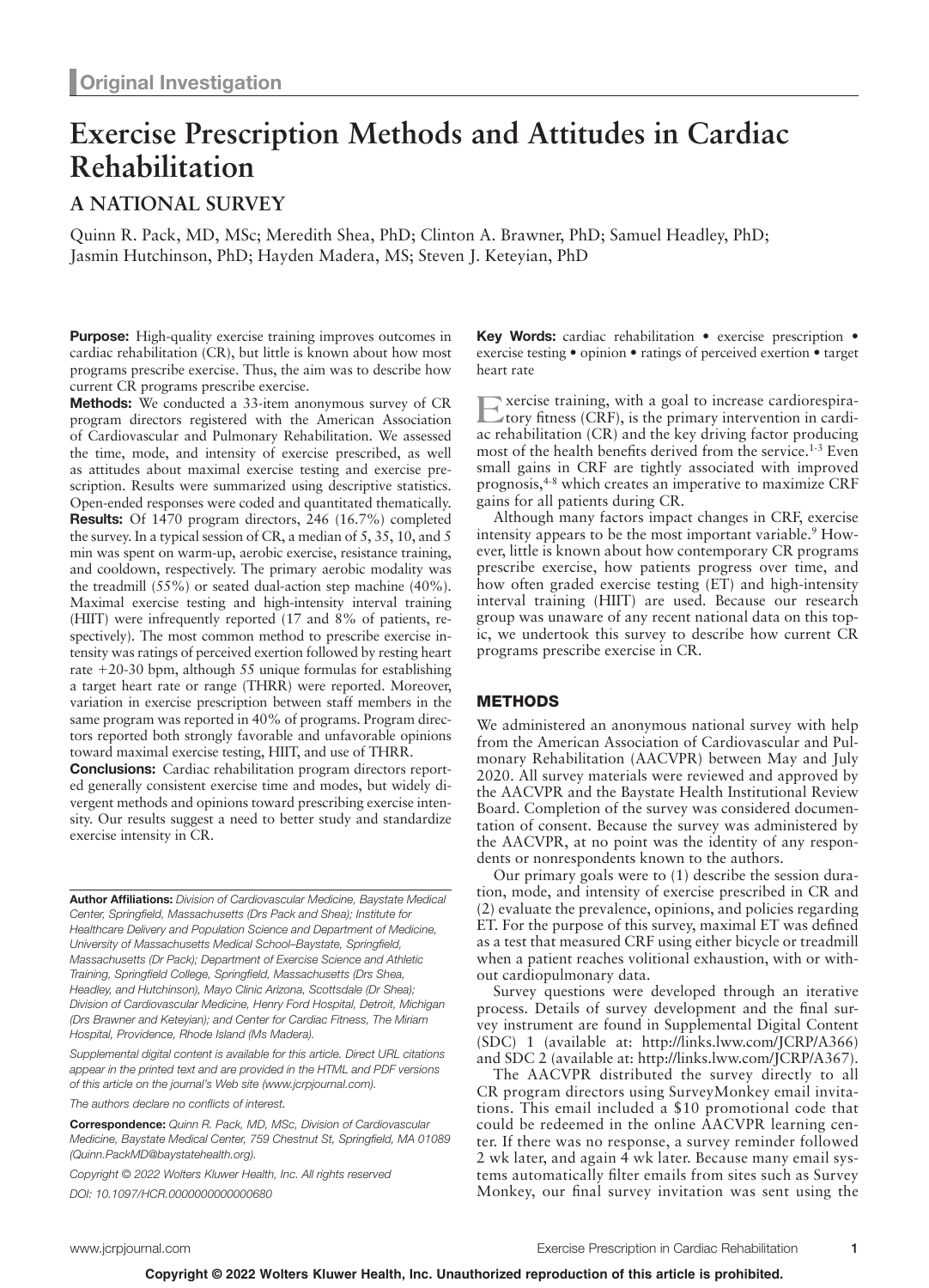AACVPR email account. While this improved survey distribution, this system could not track which programs responded.

The survey was considered complete if the respondent answered the demographic questions at the end, although all available data (including partial responses) were used when possible. To assess survey representativeness, the AACVPR provided us a de-identified limited copy of the program characteristics database. This allowed us to compare program characteristics (size, offerings, and location) of respondents and nonrespondents using *t* tests and  $\chi^2$  tests as appropriate with JMP 12.1 (SAS Institute). Survey responses were then summarized using proportions, averages, and medians, as appropriate. Additional analytic methods are found in SDC 1 (available at: http://links.lww.com/ JCRP/A366).

Two authors (Q.P. and M.S.) reviewed all open-ended responses using content analysis methods to describe patterns with survey responses. We noted each unique formula or method to calculate peak heart rate (HR) or a target heart rate or range (THRR). We noted consistent themes discussed by respondents, noted frequency of mention, and selected representative quotes.

### RESULTS

Of 1470 valid email addresses, we received a total of 280 (19%) partial and 246 (16.7%) full responses. Respondents came from all parts of the United States and represented programs that enroll a total of ∼81180 patients/yr. For additional demographics and survey nonresponse analysis, refer to SDC 1 (available at: http://links.lww.com/JCRP/ A366).

Most CR sessions consist of a 5-min warm-up, 35 min of aerobic training, 10 min of strength training, and 5 min of cooldown, with some variation between programs (Table 1). Twelve programs reported spending no time (0 min) on resistance training. The predominant modes of exercise were the treadmill or dual-action seated stepper, with a stationary bicycle or arm ergometer as common supplementary exercise modes (see SDC 1, available at: http:// links.lww.com/JCRP/A366).

On entry to CR, programs directors estimated that 17 ± 28% of patients had data from a maximal ET (either through recent prior diagnostic testing or performed as part of an exercise assessment in CR). Maximal ET results were used to create or modify the exercise prescription in 16  $\pm$ 30% of patients, or in 96% of patients in whom results were available. In total, 63% of programs (165 of 262 responses) reported rarely ordering or utilizing ET data for exercise prescription. Only a few programs (11%, 31/271

**Table 1**

## **Exercise Time in a Typical Session of Cardiac Rehabilitation**

| <b>Time Spent, min</b> | Mean $\pm$ SD | Median (IQR)  |
|------------------------|---------------|---------------|
| Warm-up                | 5             | 5(5, 5)       |
| Aerobic exercise       | $36 \pm 8$    | 35(30, 40)    |
| Resistance training    | $10 \pm 5$    | 10 (7.5, 15)  |
| Cooldown               | $6 \pm 4$     | 5(5, 5)       |
| Functional training    | $4 + 4$       | 0(0, 5)       |
| Total time             | $60 + 12$     | 60 (52.5, 66) |

respondents) reported directly ordering maximal ET, most of which (19, 61%) were performed using program resources. The majority of programs that performed maximal ET (13 of 19 respondents, 68%) reported that this practice was moderate to highly financially favorable for the program. Additional analyses are provided in SDC 1 (available at: http://links.lww.com/JCRP/A366).

Program directors reported using multiple formulas to calculate maximal predicted HR when maximal ET results were not available. The most common formula (86% of respondents) was  $220 - age$  (yr), but multiple other formulas were reported including 226 − age, 207 − age, 200 − age, 212  $-\left($ age × 0.77), 207 – (age × 0.7), and 208 – (age × 0.7).

Most programs (91%) reported using a THRR for at least some patients to guide exercise intensity. When setting a THRR, most programs used resting heart rate (RHR) +20-30 bpm (35%), followed by using a prediction formula (28%), submaximal ET (19%,) or maximal ET (7%) to establish a THRR. In open-ended questions, 152 program directors reported using at least one formula to guide exercise intensity, of which there were 59 unique methods to prescribe exercise intensity (Figure 1). The most common methods were RHR +20-30 bpm, 65-85% peak HR, or 60-80% HR reserve (HRR).

Most programs (98%) reported using ratings of perceived exertion (RPE) to guide exercise intensity. The most common RPE scale was the Borg 6-20 scale (75%), followed by the Borg 0-10 modified scale (23%), the OMNI scale (3%), and the 5-point scale (1%). The most common target RPE (Borg 6-20 scale) range was 11-13 (47%), followed by RPE of 12-15 (39%), with a few programs using 11-14 (5%) or 11-15 (5%). A goal of 3-4 (92%) was the most common intensity on the modified Borg 0-10 CR scale. Use of RPE was generally of moderate to high quality, but some quality gaps were noted (see SDC 1, available at: http://links.lww. com/JCRP/A366).

When asked to rank their top three exercise prescription methods in frequency of use (starting at #1, most frequent), RPE and RHR +20-30 bpm were the most common method used for most CR programs, which was supplemented by several other methods, such as the talk test (Figure 2).

In total, about half (121 or 252 respondents, 48%) of programs reported using HIIT for at least some of their patients. However, among these programs, HIIT was utilized in a mean of  $20 \pm 23\%$  of their patients, representing only ∼8% of total patients in the survey sample. The HIIT commenced during sessions 1-6, 7-11, or after the 12th session in 6%, 36%, or 58% of programs, respectively. The use of ET was not associated with the use of HIIT (see SDC 1, available at: http://links.lww.com/JCRP/A366).

During exercise training, when patients were exceeding their target HR but were asymptomatic, very few programs (2%) reported consistently reducing workload, several (26%) reported sometimes decreasing exercise intensity, and others (17%) reported making no adjustments. In many (38%) programs, however, exercising above the THRR prompted a full reassessment, including occasionally repeating maximal ET, and/or having discussions with the referring physician and/or medical director.

At the conclusion of CR, CRF was assessed most often by using estimated metabolic equivalent of task based on exercise training workloads (45%), followed by the 6-min walk test (41%), maximal ET (5%), submaximal ET (6%), or something else (4%). Upon discharge, a mean of 71  $\pm$ 37% of programs reported providing patients an updated THRR for use at home.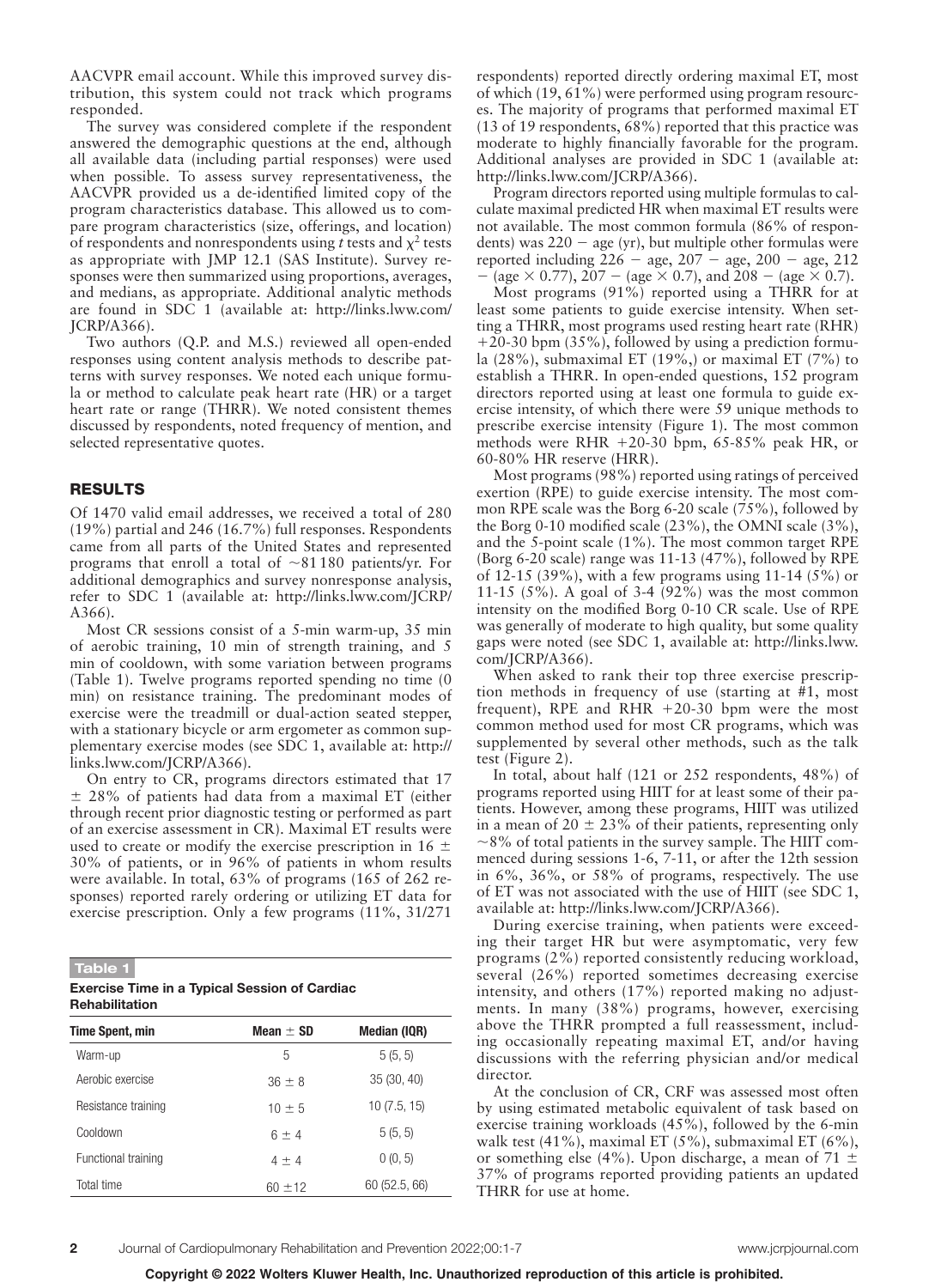

Figure 1. Frequency of exercise prescription methods mentioned. As seen, a wide variety of exercise intensity methods and ranges were reported. In general, the use of resting HR was the most commonly reported technique but use of HRR or peak HR was also reported with significant frequency. Please note scale differences between RHR (max 60) and HRR and peak HR (max 20 each). Abbreviations: HR, heart rate; HRR, heart rate reserve; RHR, resting heart rate.

Program directors reported strong and widely divergent opinions about the value and importance of maximal ET, with 10-20% of respondents either strongly agreeing or strongly disagreeing with multiple different opinion statements (Table 2). Notably, 28% of program directors either agreed or strongly agreed that ET was a "waste of time and money" and 40% of program directors either disagreed or strongly disagreed that their staff members provided consistent exercise prescriptions within their own program. More favorable opinions of ET were weakly positively correlated with frequency of maximal ET use (see SDC 1, available at: http://links.lww.com/JCRP/A366).

In 206 open-ended responses, several themes emerged. First, many programs ( $n = 50$ ) felt that formulas to calculate THRR should not be used in most patients, given the high prevalence of β-blocker use. Second, several programs ( $n = 42$ ) described adjusting the THRR over specific pre-determined intervals throughout the program. Third, some  $(n = 34)$  programs stressed the supreme importance of clinician experience in individualizing exercise intensi-



Figure 2. Most common exercise prescription methods in cardiac rehabilitation. Program directors ranked—in descending order—the exercise modality most frequently used in their cardiac rehabilitation program. As noted, RPE was the most common first rank, followed by resting HR +20-30 bpm. Abbreviations: MET, metabolic equivalent of task; RHR, resting heart rate; RPE, ratings of perceived exertion.

ty such that HR data should only supplement clinical assessments. Fourth, some programs  $(n = 30)$  utilized risk stratification to determine exercise intensity, such that different patient groups, typically grouped by diagnosis or procedure, were prescribed exercise differently by program policy. Fifth, in a few programs  $(n = 27)$ , physicians directly determined the exercise prescription. Full qualitative analysis and representative quotes can be found in SDC 3 (available at: http://links.lww.com/JCRP/A368).

#### **DISCUSSION**

In this national survey of CR program directors in the United States, we found generally consistent reports about exercise duration and modality in CR, but substantial variability in how exercise intensity is prescribed. Most programs prescribe exercise intensity using RPE without a baseline maximal ET and, when establishing a THRR, most often used RHR +20-30 bpm. However, program directors also reported using dozens of formulas to establish a THRR and noted inconsistencies in exercise prescription techniques between their own staff members. Our results show that most CR programs are not following guidelines for either ET or exercise intensity. They also demonstrate a significant opportunity to improve the quality and consistency of the exercise we deliver in CR so that more patients meet AACVPR performance measures for improvement in CRF.10

Our data, in conjunction with prior publications, suggest a potential declining trend in the use of ET over the past two decades. Specifically, in three regional surveys of New York, Ohio, and Midwest CR programs, DeTurk and Scott,<sup>11</sup> Zullo et al,<sup>12</sup> and O'Neil et al<sup>13</sup> found that 90% (2005), 73% (2007), and 33% (2017) of programs used ET to prescribe exercise, respectively. In the only national survey of which we are aware, in 2002, Andreuzzi et al<sup>14</sup> found that 40% of AACVPR programs used maximal ET, but this was only published as an abstract. Thus, regardless of the comparison, our results are the lowest reported use (17%) of maximal ET in any US survey. Internationally, these results are higher than those found in Japan ( $\sim$ 10%,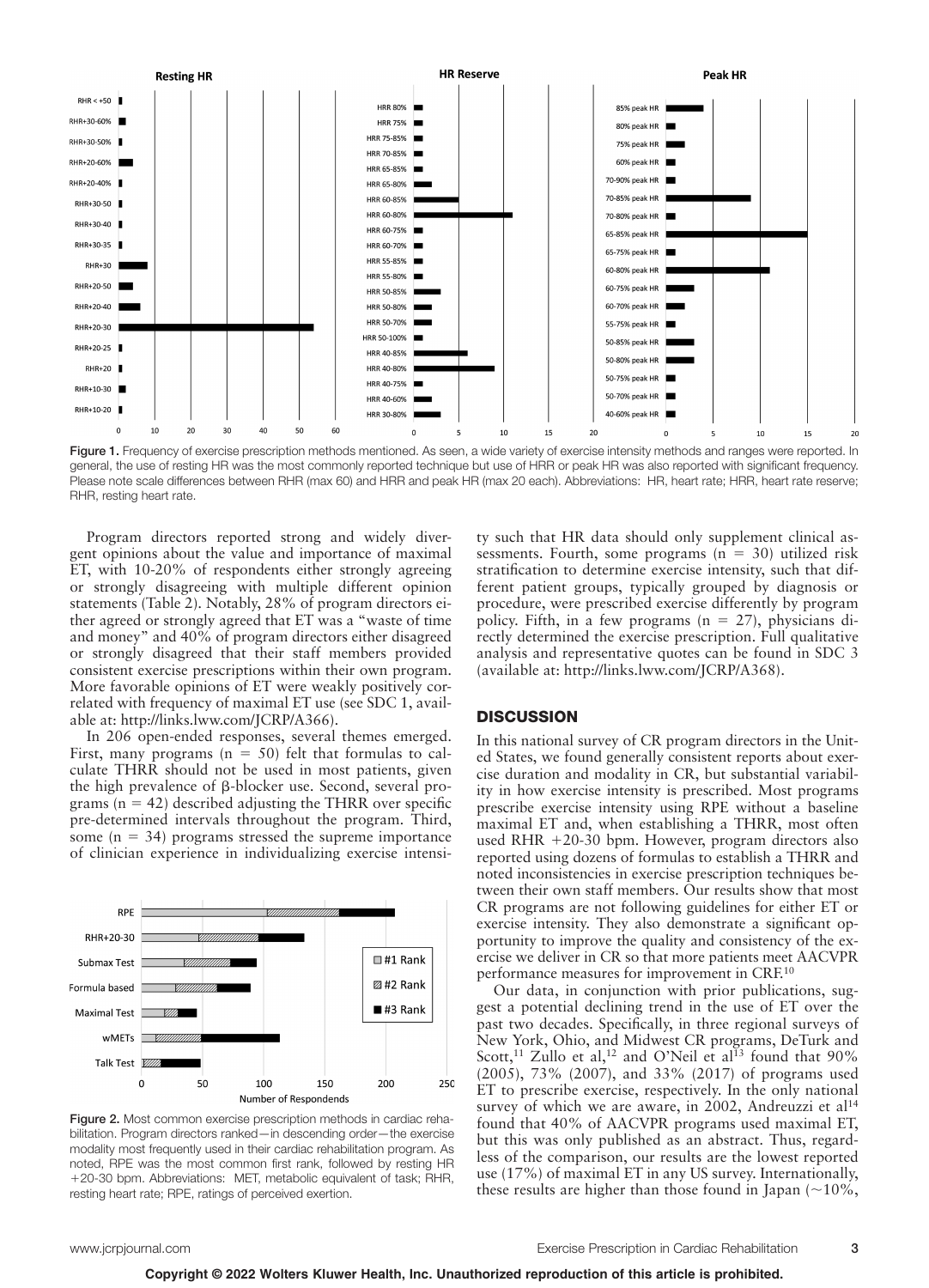#### **Table 2**

| "Summary of Opinions About Maximal Exercise Testing and Exercise Prescription in Cardiac Rehabilitation |  |
|---------------------------------------------------------------------------------------------------------|--|
|---------------------------------------------------------------------------------------------------------|--|

| Please Indicate Your Level of Agreement With the Following Statements: 2: Strongly                                                                                                                       |                | <b>Strongly</b> |                   | <b>Neither</b><br>Agree nor |       | <b>Strongly</b> |
|----------------------------------------------------------------------------------------------------------------------------------------------------------------------------------------------------------|----------------|-----------------|-------------------|-----------------------------|-------|-----------------|
| Disagree, -1: Disagree, 0: Neither Agree nor Disagree, 1: Agree, 2: Strongly Agree                                                                                                                       | Mean $\pm$ SD  |                 | Disagree Disagree | <b>Disagree</b>             | Agree | Agree           |
| A maximal exercise stress test is important to provide information to individualize the exercise<br>prescription for patients in CR                                                                      | $0.1 \pm 1.1$  | 8               | 23                | 32                          | 27    | 11              |
| A maximal exercise stress test is important to safely prescribe exercise for most patients in CR                                                                                                         | $-0.2 \pm 1.1$ | 10              | 37                | 28                          | 17    | 8               |
| If there were no barriers to the use of maximal exercise stress testing, I would prefer to have<br>all patients complete a test prior to or during participation in CR                                   | $0.3 \pm 1.2$  |                 | 19                | 26                          | 30    | 17              |
| Maximal exercise stress testing prior to or during participation in CR is a waste of money and<br>time for our patients                                                                                  | $0.1 \pm 1.1$  | 11              | 24                | 35                          | 24    | 6               |
| High-intensity interval training is safe for most patients in CR                                                                                                                                         | $0.2 \pm 1.1$  | 2               | 29                | 30                          | 30    | 9               |
| The use of a target HR to guide exercise intensity is worth the extra effort to collect the<br>needed data to compute the target HR range or value (compared with an RPE-based<br>exercise prescription) | $0.5 \pm 1.0$  | 2               | 16                | 22                          | 45    | 15              |
| For the same kind of patient, our staff members consistently provide the same kind of exercise<br>prescription                                                                                           | $0.3 \pm 1.0$  | 4               | 24                | 13                          | 52    | 6               |

Abbreviations: CR, cardiac rehabilitation; HR, heart rate; RPE, ratings of perceived exertion. a Data are presented as mean ± SD or %.

 $2006$ <sup>15</sup> but lower than in the Netherlands  $(70\%, 2012)^{16}$ or Canada (57%, 2019).17

Given that most professional society guidelines recommend maximal ET (Table 3), this appears to represent a significant gap in the quality of care delivered in US CR programs. However, the strong and mixed opinions about maximal ET we observed also suggest that its value in CR is not well established. We are aware of only two observational studies that assessed the impact of maximal ET in CR; one showed that an exercise prescription based upon ET facilitated greater increases in CRF, but the other showed no difference.18,19 To our knowledge, no prospective randomized controlled study has ever been done, despite ongoing controversies in this area.20,21 Such a study is certainly needed.

In the absence of a maximal ET and measured peak HR, programs appear to use a mix of formulas to estimate a peak HR, such as 220 − age, even though this formula grossly overestimates peak HR for the majority of patients in CR.31,32 While this formula can be useful as a general guide in healthy populations, it is inappropriate for use in patients with heart disease who are almost universally on β-blockers. Even tailored formulas, specifically developed for patients with heart disease on high-dose β-blockers, have too much individual variability to be reliably used for exercise prescription.<sup>33</sup>

We noted significant variability both between and within programs in exercise intensity methods. Such variability has been noted previously,  $13,16$  and may be due to inconsistencies in international guidelines and the lack of a universal HR formula in clinical trials.<sup>9,32</sup> Altogether, these findings suggest that no clear standard is consistently recognized by the CR community to guide exercise intensity. Instead, exercise intensity appears to use a "trial and error" approach,<sup>13</sup> in which RPE is the primary guide and HR data are used adjunctively.11,13 However, there does not even appear to be a standard when using RPE, as multiple scales and target ranges were reported. Additionally, we found important quality problems in the way RPE is administered, particularly because many programs fail to properly anchor RPE based on physiologic monitoring, responses, and clinician feedback.34 This is a problem, because low-fidelity

RPE often results in a low exercise intensity and suboptimal exercise gains.<sup>35-37</sup>

While guidelines do not agree on every aspect of exercise intensity, they do offer direction on several points. Notably, HRR, or oxygen uptake reserve where available, is the preferred exercise prescription method (Table 3). This is because HRR incorporates both peak and resting HRs, is closely correlated to oxygen uptake reserve, and is valid even in patients taking  $β$ -blockers.<sup>38</sup> Thus, while percent peak HR appears to be commonly used, it is only recommended in guidelines as a supplemental method. Additionally, while  $RHR + 20-30$  bpm is a useful rule of thumb for patients who are still hospitalized or soon after starting CR, it has been shown to underprescribe exercise to almost 50% of CR patients, and should only be used on rare occasion.<sup>39,40</sup> Regarding the specific range, all guidelines agree that 60-70% HRR is an acceptable intensity, although most guidelines suggest a higher limit such as 80 or 85% HRR. We advise against using intensities between 40 and 59% HRR, as these ranges produce no change in CRF in patients with heart disease.<sup>41</sup> This lack of improvement in CRF may have been a key reason for the null findings of the RAMIT trial,42,43 and cautions programs against employing light to moderate exercise intensity.41

We found that about half of programs offered HIIT, which is lower compared with O'Neil et al<sup>13</sup> and Vromen et al,<sup>16</sup> who found that 69 and  $75\%$  of CR programs offered interval training to some patients, respectively. Our reported rate (48%) may be lower because we only assessed "higher-intensity" intervals, rather than also including moderate-intensity intervals. Although HIIT appears promising for CR patients,<sup>44</sup> only a small minority are prescribed HIIT and it is typically initiated late in the course of CR. Opinions toward the safety of HIIT were also mixed, so it appears additional research, education, and implementation efforts are needed before HIIT will become commonplace in US CR programs.

Our qualitative analysis noted several unique findings that, to our knowledge, have not been reported in the literature previously. First, many programs employ a stepped THRR over the course of CR, so that formal intensity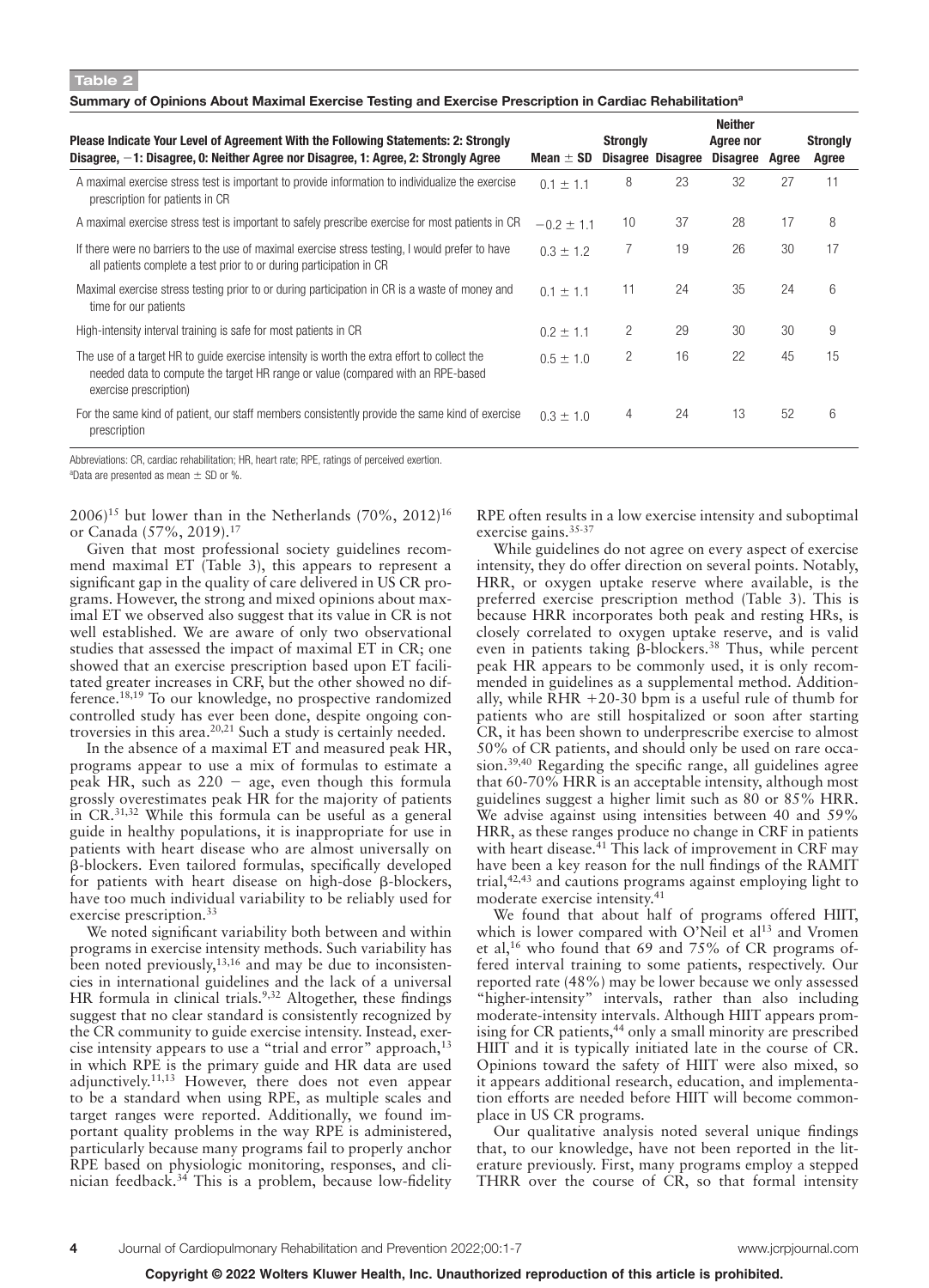#### **Guidelines Statements on Exercise Testing and Intensity**

|                                |                                                                                                | <b>Maximal Exercise</b>                   |                                                                        |                                                       |                       |                                                                               |
|--------------------------------|------------------------------------------------------------------------------------------------|-------------------------------------------|------------------------------------------------------------------------|-------------------------------------------------------|-----------------------|-------------------------------------------------------------------------------|
| Guideline                      | <b>Reference</b>                                                                               | <b>Testing</b>                            | <b>Primary Prescription</b>                                            | <b>Secondary</b>                                      | <b>HIIT</b>           | <b>Other Notes</b>                                                            |
| AACVPR 4th                     | Williams (2004) <sup>22</sup>                                                                  | Recommended                               | 50-80% of "exercise"<br>capacity"                                      | RPE 11-16                                             | $\cdots$              | No recommendation<br>for % pHR or HRR                                         |
| <b>AACVPR 5th</b>              | Williams $(2013)^{23}$                                                                         | Recommended                               | 40-80% HRR or Vo <sub>2</sub><br>reserve                               | RPE 11-16                                             | $\cdots$              | If no GXT, RPE of<br>$11 - 14$                                                |
| AACVPR 6th                     | American Association of<br>Cardiovascular and Pulmonary<br>Rehabilitation (2021) <sup>24</sup> | Recommended                               | 40-80% HRR or Vo <sub>2</sub><br>reserve                               | RPE 11-16                                             | Allowable             | If no GXT, RPE of 11-<br>13; RHR $+20-30$<br>bpm                              |
| AACVPR-Squires                 | Squires et al (2018) <sup>25</sup>                                                             | n/a                                       | 60-85% HRR                                                             | RPE 11-16                                             | In select<br>patients | Primarily discusses<br>exercise<br>progression                                |
| ACSM-9th                       | American College of Sports<br>Medicine $(2014)^{26}$                                           | Recommended                               | 40-80% HRR or Vo <sub>2</sub><br>reserve                               | RPE 11-16                                             | Allowable             |                                                                               |
| ACSM-10th                      | American College of Sports<br>Medicine (2018) <sup>27</sup>                                    | Recommended                               | 40-80% HRR or Vo <sub>2</sub><br>reserve                               | RPE 12-16                                             | Allowable             | If no GXT, RHR $+20$ -<br>30 bpm; formulas<br>for estimating pHR<br>allowable |
| AACVPR, CACR,<br><b>EACRP</b>  | Mezzani et al (2012) <sup>28</sup>                                                             | Strongly<br>Recommended                   | Between $VT_1$ and $VT_2$<br>$>60\%$ HRR or Vo <sub>2</sub><br>reserve | 40-80% VO <sub>20eak</sub><br>50-85% pHR<br>RPE 13-16 | In select<br>patients | RHR $+20-30$ bpm<br>not recommended                                           |
| <b>French Society</b><br>of CR | Pavy et al (2013) <sup>29</sup>                                                                | Recommended.<br>Vo <sub>2</sub> preferred | HR at $VT_1$<br>60-80% HRR                                             | RPE 12-14<br><b>RPE 4-6</b>                           | In select<br>patients |                                                                               |
| <b>British ACPICR</b>          | Association of Chartered<br>Physiotherapists in Cardiac<br>Rehabilitation (2015) <sup>30</sup> | Not recommended                           | 40-70% HRR                                                             | RPE 11-14 or<br>$2 - 4$                               | Limited use           | Formulas for<br>estimating pHR<br>allowable                                   |

Abbreviations: AACVPR, American Association of Cardiovascular and Pulmonary Rehabilitation; ACPICR, Association of Chartered Physiotherapists in Cardiac Rehabilitation; ACSM, American College of Sports Medicine; CACR, Canadian Association of Cardiovascular Prevention and Rehabilitation; CR, cardiac rehabilitation; GXT, graded exercise test; HIIT, high-intensity interval training; HRR, heart rate reserve; pHR, peak heart rate; RHR, resting heart rate; RPE, ratings of perceived exertion; Vo<sub>2</sub>, oxygen uptake; Vo<sub>2peak</sub>, peak oxygen uptake; VT<sub>1 or 2</sub>, ventilatory ˙ ˙ threshold 1 or 2.

progresses with time (eg, from 50-60% HRR, then 60- 70% HRR, then 70-80% HRR, adjusted every 2-3 wk). Second, referring physicians often directly chose the THRR, instead of CR clinicians doing the intake evaluation. Third, AACVPR risk category, patient procedures, or patient conditions were often used to formally establish the exercise intensity. To our knowledge, these methods have not been evaluated for their strengths and limitations and should be explored in future studies.

The primary limitation of this study was the low response rate and possible unrepresentative survey sample. However, nearly 250 program directors completed the survey, which has more respondents than the combined studies of DeTurk and Scott,<sup>11</sup> Zullo et al,<sup>12</sup> and O'Neil et al.<sup>13</sup> Additionally, our study represents programs that prescribe exercise to thousands of patients each year, and our nonresponse analysis suggested our programs were reasonably representative of AACVPR registered CR programs (see SDC 1, available at: http://links.lww. com/JCRP/A366). Second, our survey was administered on the tail end of the first surge of COVID-19 in the United States. Although we specifically asked respondents to answer based on their practice patterns from January 2020 (pre-pandemic), this survey timing may have contributed to our low response rate or altered question responses in unpredictable ways. Third, in an effort to streamline the survey, we did not assess frequency or volume of exercise in our survey, but it is well known that most CR programs offer up to 36 sessions and patients attend 2-3 exercise sessions/wk. $45$  Additionally, we did not assess the availability and use of cardiopulmonary ET, the availability

and use of overground walking/running on a track, exercise prescription methods in permanent atrial fibrillation, details about types and protocols for submaximal testing, approaches to resistance training, details about HIIT intensity and intervals, and further details about ET, such as which kinds of patients were tested, what factors were involved in that decision, typical protocols used, and how abnormal results impacted exercise prescription. These topics should be pursued in further research. Fourth, not every respondent answered our open-ended questions and responses varied in length from a few words to several paragraphs. Thus, extrapolating any of these percentages to all CR programs is unwise. These findings should be regarded as primarily hypothesis generating. Strengths of this study include its national reach, its comprehensive approach to classifying exercise intensity, and its focus on the role and opinions toward ET.

### **CONCLUSIONS**

Among respondents, most programs use RPE and RHR +20-30 bpm without maximal ET to guide exercise intensity, even though nearly all professional society guidelines recommend maximal ET and the use of an HRR-based approach. How these exercise prescription patterns impact CRF changes is unknown but is worrisome for an exercise intensity that is too low and not tailored to individual physiological responses. Future studies should address these questions in prospective trials where maximal ET is a key point of randomization.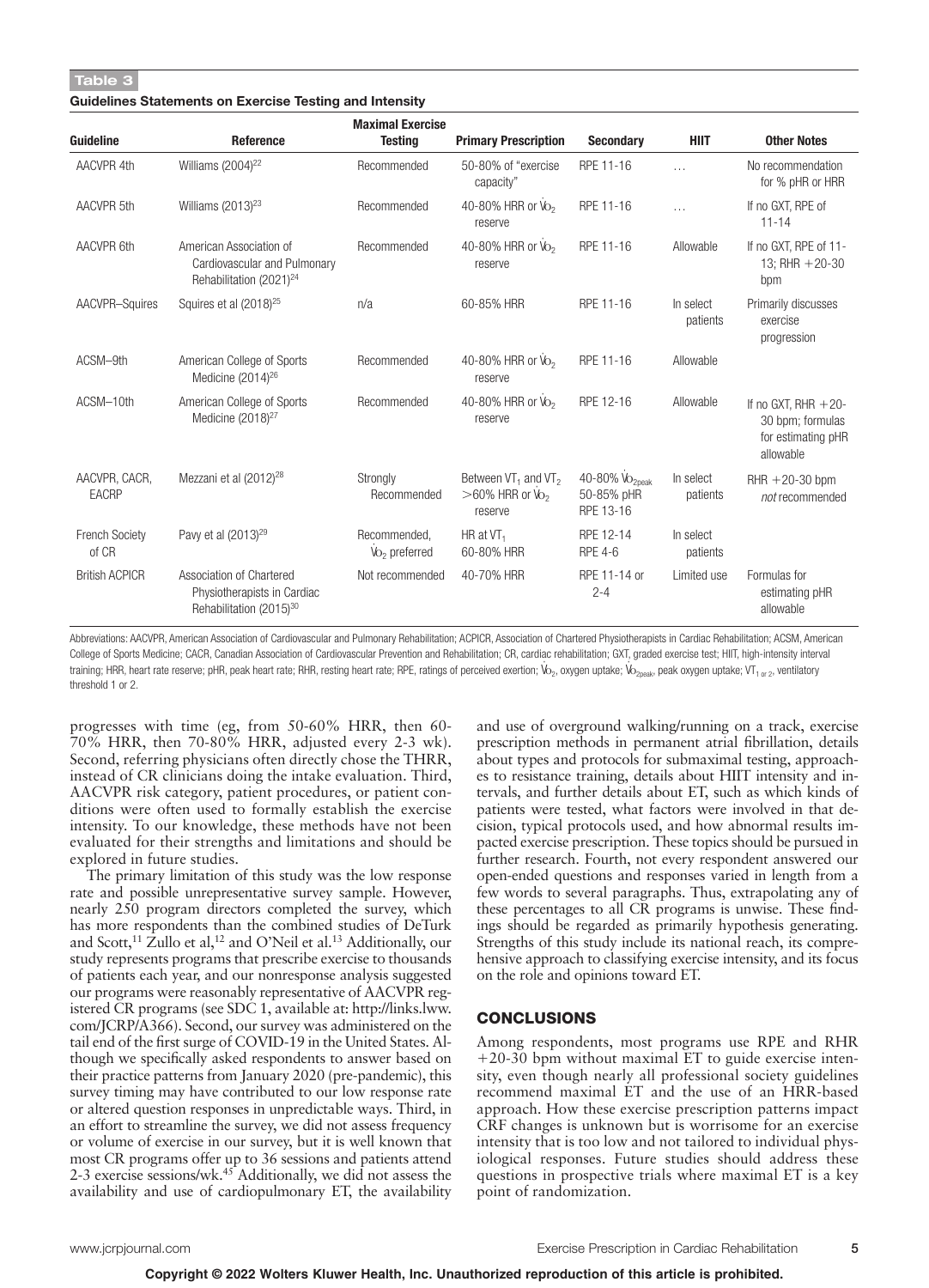### ACKNOWLEDGMENTS

We would like to thank Kate Maude and AACVPR staff members for their help in planning, administering, and analyzing this survey. Content and opinions are solely the responsibility of the authors and are not reflective of any official AACVPR positions. Dr Pack was supported by a grant from the National Heart, Lung and Blood Institute of the National Institutes of Health (1K23HL135440). Drs Keteyian and Brawner were supported by a grant from the National Heart, Lung and Blood Institute of the National Institutes of Health (R33HL143099).

#### REFERENCES

- 1. Brawner CA, Abdul-Nour K, Lewis B, et al. Relationship between exercise workload during cardiac rehabilitation and outcomes in patients with coronary heart disease. *Am J Cardiol*. 2016;117(8):1236-1241.
- 2. Martin BJ, Arena R, Haykowsky M, et al. Cardiovascular fitness and mortality after contemporary cardiac rehabilitation. *Mayo Clin Proc*. 2013;88(5):455-463.
- 3. Tutor A, Lavie CJ, Kachur S, Dinshaw H, Milani RV. Impact of cardiorespiratory fitness on outcomes in cardiac rehabilitation [published online ahead of print November 12, 2021]. *Prog Cardiovasc Dis*. doi:10.1016/j.pcad.2021.11.001.
- 4. Kavanagh T, Mertens DJ, Hamm LF, et al. Prediction of long-term prognosis in 12169 men referred for cardiac rehabilitation. *Circulation*. 2002;106(6):666-671.
- 5. Keteyian SJ, Brawner CA, Savage PD, et al. Peak aerobic capacity predicts prognosis in patients with coronary heart disease. *Am Heart J*. 2008;156(2):292-300.
- 6. O'Connor CM, Whellan DJ, Lee KL, et al. Efficacy and safety of exercise training in patients with chronic heart failure: HF-ACTION randomized controlled trial. *JAMA.* 2009;301(14):1439-1450.
- 7. De Schutter A, Kachur S, Lavie CJ, et al. Cardiac rehabilitation fitness changes and subsequent survival. *Eur Heart J Qual Care Clin Outcomes*. 2018;4(3):173-179.
- 8. Imboden MT, Harber MP, Whaley MH, et al. The influence of change in cardiorespiratory fitness with short-term exercise training on mortality risk from the Ball State Adult Fitness Longitudinal Lifestyle Study. *Mayo Clin Proc*. 2019;94(8):1406-1414.
- 9. Mitchell BL, Lock MJ, Davison K, Parfitt G, Buckley JP, Eston RG. What is the effect of aerobic exercise intensity on cardiorespiratory fitness in those undergoing cardiac rehabilitation? A systematic review with meta-analysis. *Br J Sports Med*. 2019;53(21):1341-1351.
- 10. Pack QR, Bauldoff G, Lichtman SW, et al. Prioritization, development, and validation of American Association of Cardiovascular and Pulmonary Rehabilitation Performance Measures. *J Cardiopulm Rehabil Prev*. 2018;38(4):208-214.
- 11. Deturk WE, Scott LB. Physical therapists as providers of care: exercise prescriptions and resultant outcomes in cardiac and pulmonary rehabilitation programs in new york state. *Cardiopulm Phys Ther J*. 2008;19(2):35-43.
- 12. Zullo MD, Jackson LW, Whalen CC, Dolansky MA. Evaluation of the recommended core components of cardiac rehabilitation practice: an opportunity for quality improvement. *J Cardiopulm Rehabil Prev*. 2012;32(1):32-40.
- 13. O'Neil S, Thomas A, Pettit-Mee R, et al. Exercise prescription techniques in cardiac rehabilitation centers in Midwest states. *J Clin Exerc Physiol*. 2018;7(1):8-14.
- 14. Andreuzzi RA, Franklin BA, Gordon NF, Haskell WL. National Survey of Exercise Practices in Outpatient Cardiac Rehabilitation. *Med Sci Sports Exerc* 2002;34(5):S181.
- 15. Goto Y, Saito M, Iwasaka T, et al. Poor implementation of cardiac rehabilitation despite broad dissemination of coronary interventions for acute myocardial infarction in Japan: a nationwide survey. *Circ J*. 2007;71(2):173-179.
- 16. Vromen T, Spee RF, Kraal JJ, et al. Exercise training programs in Dutch cardiac rehabilitation centres. *Neth Heart J*. 2013;21(3):138- 143.
- 17. Toma J, Hammond B, Chan V, et al. Inclusion of people poststroke in cardiac rehabilitation programs in Canada: a missed opportunity for referral. *CJC Open*. 2020;2(4):195-206.
- 18. Schley AN, Brawner CA, Keteyian SJ. Exercise training intensity based on a maximal exercise test is associated with greater gains in functional capacity during cardiac rehabilitation. *J Cardiopulm Rehabil Prev*. 2016;36(4):293-303, S232.
- 19. McConnell TR, Klinger TA, Gardner JK, Laubach CA Jr, Herman CE, Hauck CA. Cardiac rehabilitation without exercise tests for post-myocardial infarction and post-bypass surgery patients. *J Cardiopulm Rehabil*. 1998;18(6):458-463.
- 20. McConnell TR. Counterpoint: all patients do no need an exercise test before starting cardiac rehabilitation. *J Clin Exerc Physiol*. 2013;2(1):45-48.
- 21. Hamm LF. Point: high quality or just average—the need for exercise testing before cardiac rehabilitation. *J Clin Exerc Physiol*. 2013;2(1):42-45.
- 22. Williams M, ed. *Guidelines for Cardiac Rehabilitation and Secondary Prevention Programs*. 4th ed. Champaign, IL: Human Kinetics; 2004.
- 23. Williams M. *Guidelines for Cardiac Rehabilitation and Secondary Prevention Programs*. 5th ed. Champaign, IL: Human Kinetics; 2013.
- 24. American Association of Cardiovascular and Pulmonary Rehabilitation. *Guidelines for Cardiac Rehabilitation Programs*. 6th ed. Champaign, IL: Human Kinetics; 2020.
- 25. Squires RW, Kaminsky LA, Porcari JP, Ruff JE, Savage PD, Williams MA. Progression of exercise training in early outpatient cardiac rehabilitation: an official statement from the American Association of Cardiovascular and Pulmonary Rehabilitation. *J Cardiopulm Rehabil Prev*. 2018;38(3):139-146.
- 26. American College of Sports Medicine. *ACSM's Guidelines for Exercise Testing and Prescription*. 9th ed. Philadelphia, PA: Wolters Kluwer Health/Lippincott Williams & Wilkins; 2014.
- 27. American College of Sports Medicine. *ACSM's Guidelines for Exercise Testing and Prescription*. 10th ed. Philadelphia, PA: Wolters Kluwer; 2018.
- 28. Mezzani A, Hamm LF, Jones AM, et al. Aerobic exercise intensity assessment and prescription in cardiac rehabilitation: a joint position statement of the European Association for Cardiovascular Prevention and Rehabilitation, the American Association of Cardiovascular and Pulmonary Rehabilitation, and the Canadian Association of Cardiac Rehabilitation. *J Cardiopulm Rehabil Prev*. 2012;32(6):327-350.
- 29. Pavy B, Iliou MC, Verges-Patois B, et al. French Society of Cardiology guidelines for cardiac rehabilitation in adults. *Arch Cardiovasc Dis*. 2012;105(5):309-328.
- 30. Association of Chartered Physiotherapists in Cardiac Rehabilitation. ACPICR Standards: Standards for Physical Activity and Exercise in the Cardiovascular Population. https://www.acpicr.com/ data/Page\_Downloads/ACPICRStandards.pdf. Published 2015.
- 31. Shea M, Brawnser CA, Headley S, Pack QR. Comparison of four methods used to determine exercise training target heart rate ranges in cardiac rehabilitation, in AACVPR 35th Annual Meeting Scientific Abstract Presentations. *J Cardiopulm Rehabil Prev.* 2020;40(5):E31-E51, S101.
- 32. Price KJ, Gordon BA, Bird SR, Benson AC. A review of guidelines for cardiac rehabilitation exercise programmes: is there an international consensus? *Eur J Prev Cardiol*. 2016;23(16):1715-1733.
- 33. Brawner CA, Ehrman JK, Schairer JR, Cao JJ, Keteyian SJ. Predicting maximum heart rate among patients with coronary heart disease receiving beta-adrenergic blockade therapy. *Am Heart J*. 2004;148(5):910-914.
- 34. Thow MK. *Exercise Leadership in Cardiac Rehabilitation, An Evidence-based Approach*. West Sussex, England: John Wiley and Sons, Ltd; 2006:68-81.
- 35. Canning KL, Brown RE, Jamnik VK, Salmon A, Ardern CI, Kuk JL. Individuals underestimate moderate and vigorous intensity physical activity. *PLoS One*. 2014;9(5):e97927.
- 36. Gondoni LA, Nibbio F, Caetani G, Augello G, Titon AM. What are we measuring? Considerations on subjective ratings of perceived exertion in obese patients for exercise prescription in cardiac rehabilitation programs. *Int J Cardiol*. 2010;140(2):236-238.
- 37. Shea M, Headley S, Mullin E, Brawner CA, Schilling P, Pack QR. Comparison of ratings of perceived exertion and target heart rate based exercise prescription in cardiac rehabilitation: randomized controlled pilot study. *J Cardiopulm Rehabil Prev*. In press.